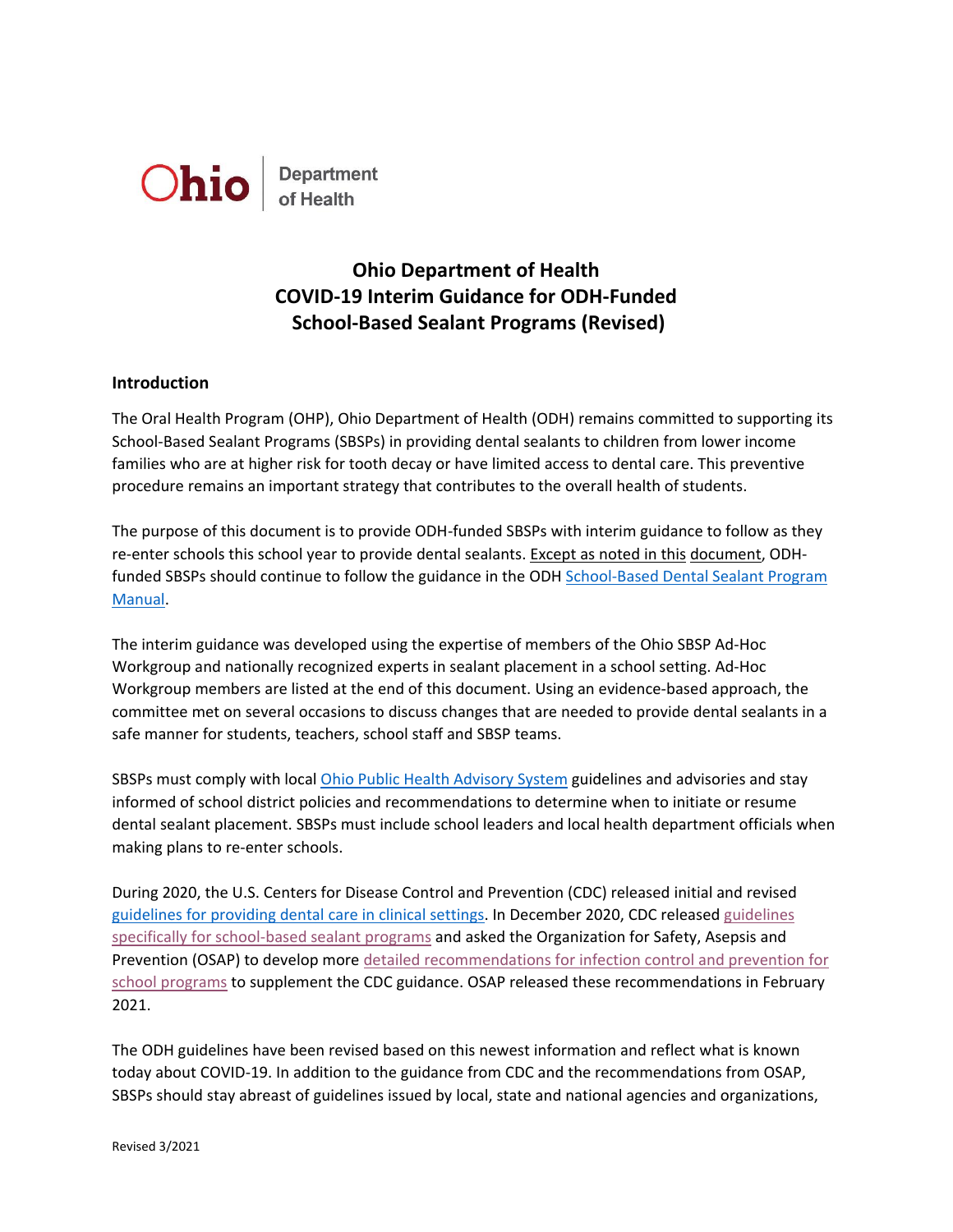e.g., their local health department, the Ohio State Dental Board (OSDB), and the Occupational Safety and Health Administration (OSHA) as guidelines issued by these entities may change over the course of the school year. The ODH OHP will make further modifications to this interim guidance document as needed.

Due to the risks associated with aerosol-generating dental procedures, during the 2020-21 school year, ODH-funded SBSPs will switch to using a flowable glass ionomer cement (GIC) to seal teeth using a modified technique that does not create aerosols. Portable dental equipment that mechanically supplies air and water and provides high-volume evacuation (HVE) is not permitted to be used until further notice.

# **Before Sealant Placement**

It is critical that the SBSP teamwork with the principal and/or school nurse in each building to be fully informed of the building's policies and procedures for safely providing services.

Each SBSP notebook kept on site with the team should contain the most current version of the Ohio Department of Health COVID-19 Interim Guidance for ODH-funded School-Based Sealant Programs. Links to detailed background information are provided in the guidance; teams must review this information before starting to work in schools. In addition, teams should keep copies of their agency's COVID-related policies and procedures in their notebook on site, including those on reporting illness or exposure to COVID-19 to their local health department and records needed for contact tracing.

In addition, the SBSP must have written policies describing how the SBSP will implement the following requirements:

# SBSP Team Member Self-Assessment

Staff entering the schools must demonstrate an understanding of COVID-19 symptoms and participate in symptom checks along with demonstrating a clear understanding of isolation and quarantine requirements to ensure they are providing services with the utmost safety.

Sealant team members (the registered dental hygienist (RDH) and the dental assistant (DA)) must conduct a daily COVID-19 symptom assessment, including a temperature check, prior to arriving at the school to work in the morning. A team member who is symptomatic or has a temperature reading >100°F cannot provide direct services or administrative duties and must not report to a school.

- At time of publication, [COVID-19 symptoms include:](https://www.cdc.gov/coronavirus/2019-ncov/symptoms-testing/symptoms.html)
	- o Fever or chills
	- o Cough
	- o Shortness of breath or difficulty breathing
	- o Fatigue
	- o Muscle or body aches
	- o Headache
	- o New loss of taste or smell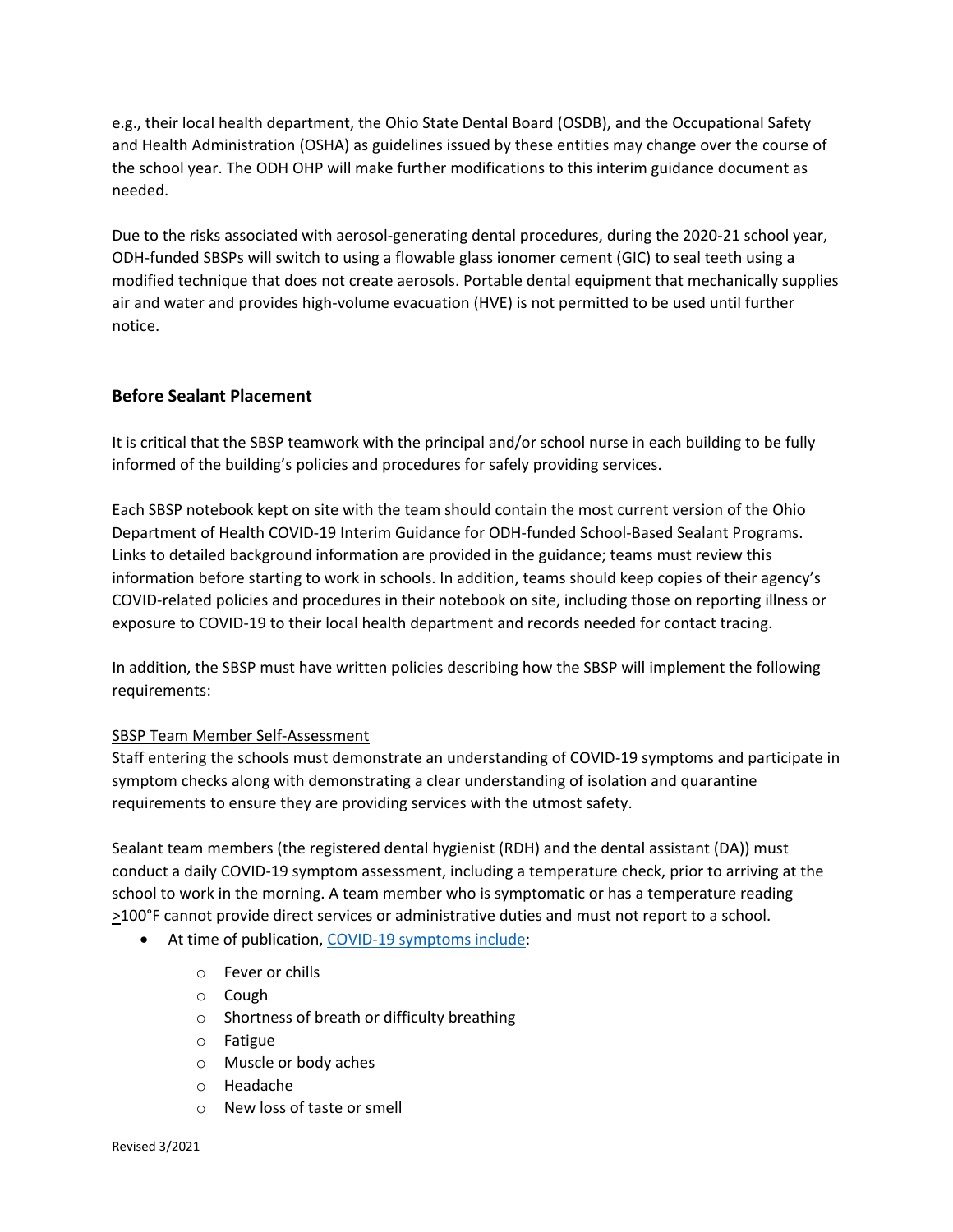- o Sore throat
- o Congestion or runny nose
- o Nausea or vomiting
- o Diarrhea

If a sealant team member is symptomatic or has had close contact with a person with suspected or confirmed COVID-19 within the last 14 days, the team member must immediately contact their supervisor and follow any procedures required by their employer, and contact the school(s) in which they have been working. The team member should also contact their health care provider. Refer to the [CDC guidance on when to quarantine](https://www.cdc.gov/coronavirus/2019-ncov/if-you-are-sick/quarantine.html) for additional guidance.

If symptoms arise while at a school, the team member must immediately isolate and depart the building as soon as possible, informing their supervisor and school administration. A team member who has confirmed or suspected COVID-19 cannot return to work until they have met the [CDC guidance for](https://www.cdc.gov/coronavirus/2019-ncov/hcp/return-to-work.html) [medical professionals](https://www.cdc.gov/coronavirus/2019-ncov/hcp/return-to-work.html) returning to work.

#### Student Assessment

- Prior to arriving at the school, the team must review the school's COVID-19 symptom reporting policy on reporting any student who is exhibiting possible signs of illness, including an elevated temperature o[r other symptoms per CDC guidance.](https://www.cdc.gov/coronavirus/2019-ncov/symptoms-testing/symptoms.html)
- Carefully review each student's health history. Before seeing a child with special health care needs (e.g., one with cystic fibrosis, pediatric cancer, or an autoimmune disorder), determine if high risk conditions or special health care needs require modification of assessment and treatment. The team should confer with the school nurse and the child's parent/guardian as needed to determine the modifications that should be made. See the section below on Personal Protective Equipment for additional guidance.
- Prior to the student sitting in the dental chair, the RDH or DA must assess the student for symptoms and take the student's temperature. The temperature must be recorded under the Notes section on the student's Patient Record. A student who is beginning to show symptoms or has a temperature reading >100°F should not be assessed for sealants or receive sealants.

## Location of SBSP Work Area

- In conjunction with school personnel, teams should carefully consider the best options for the location of their designated work area. The area should be a well-ventilated space away from other students, teachers, and staff, e.g., a stage, conference room or unused classroom. Do not set up in a hallway, cafeteria, gymnasium, library, or other area that has significant traffic flow.
- If the SBSP has more than one team operating at the school, it preferable that each team be assigned separate work areas. If the work area must be shared, position the teams as far apart as possible, preferably in opposite corners of the space, but at a minimum, 6 feet apart.
- If teams must share a work area and their workspaces cannot be at opposite corners of a large space (e.g., gymnasium), or the workspaces can't be a minimum of 6 feet apart, teams must create a semi-enclosed "pod" around each workspace by using material such as a clear shower curtain, plastic sheeting, or 3-walled popup tents (with or without top canopy). Any reusable materials should be able to withstand exposure to cleaning and disinfection products.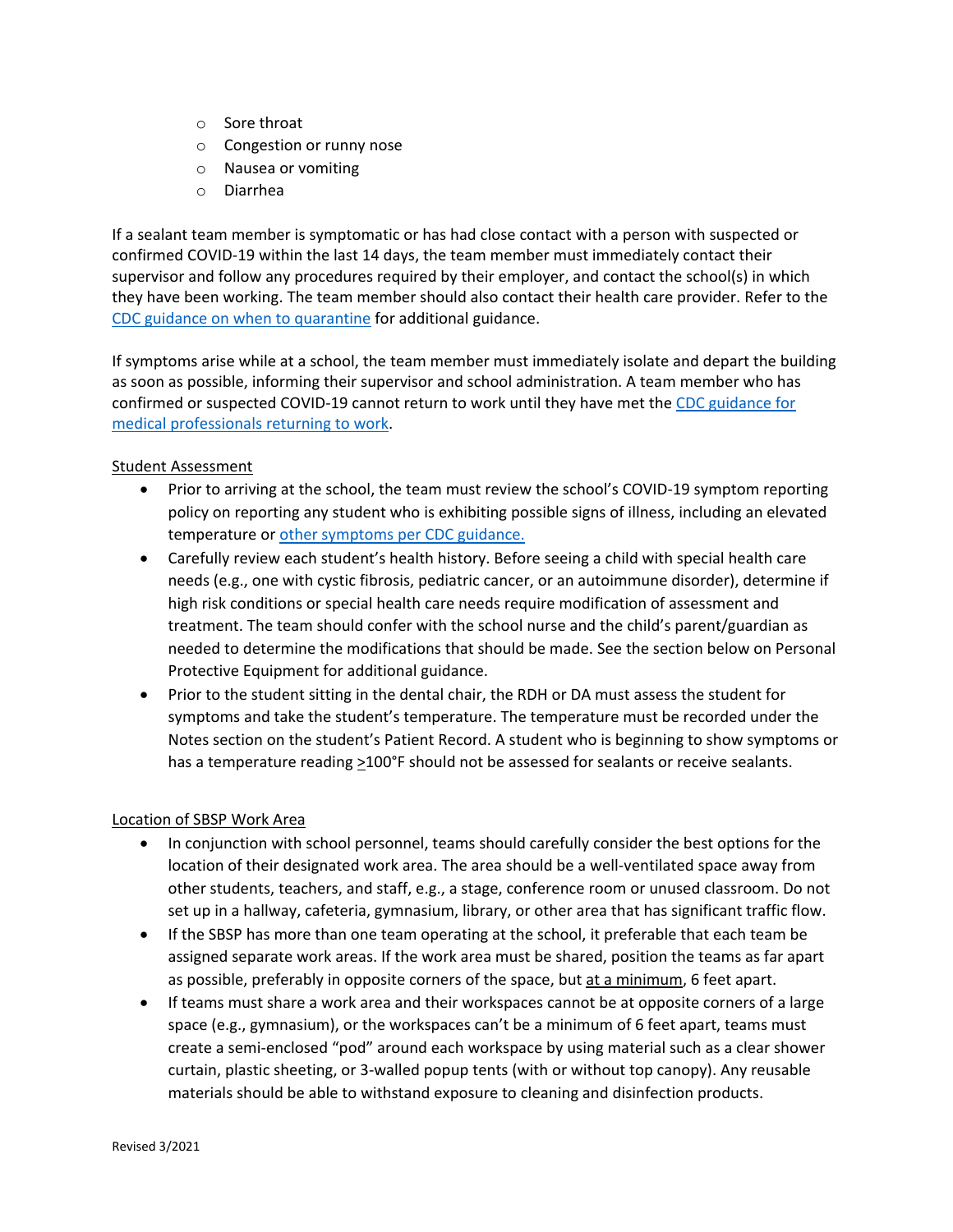- Each work area must have good ventilation. If the work area has limited ventilation (e.g., a small office, no windows that can be opened) or if the SBSP creates a semi-enclosed pod, an enhanced ventilation system such as a portable HEPA air purifier should be used to increase air exchange.
- When using a HEPA air purifier, follow OSAP recommendations for use:
	- $\circ$  The student's head should be oriented at the rear of the pod, opposite the entrance.
	- $\circ$  The air purifier should be placed behind the student's head, across from the dental care worker(s). Ensure the dental care worker(s) are not positioned between the unit and the student's mouth.
	- $\circ$  Position the unit to ensure that it does not pull or push potentially contaminated air into or past the breathing zone of the dental worker(s). Some HEPA systems may allow exhausting the HEPA-cleaned air out of the rear of the pod, thus creating a protective directional airflow.
	- $\circ$  The SBSP team must ensure that there is sufficient clearance at the top of the pod so that it does not interfere with the fire suppression system (generally a minimum of 18 inches is recommended but check with school personnel).
- The sealant team should choose a work area with hard flooring. Discuss the cleaning schedule for the floors with the school administration. If the floor will not be cleaned by school staff immediately after the sealant team has finished working at the school, the team should clean and disinfect the floor before leaving.
- If the only available work area has carpeting, cover the carpet prior to set up. A large sheet of plastic, taped down, may be used. Make sure the covering does not create a trip hazard. Dispose of the cover when finished at the school.

# **Traffic Flow**

- Only sealant team members and one student should be in each work area(s) designated for tooth assessment and sealant application. Only one student may be brought to each work area at a time. Social distancing must be maintained when accompanying a student to and from the work area.
- Sealant team members should wear a mask that covers their nose and mouth at all times while in the school setting. If a sealant team member is transporting students between classrooms and the treatment area, they should remove all PPE, other than a mask. A gown should not be worn when transporting students to and from the work area.
- A student must wear a face covering when walking to the work area and keep it on until their screening/sealant placement begins. Once the tooth assessment/sealant placement is completed, the student must don their face covering before exiting the chair and walking back to class.
- The hands of the sealant team members and the student must be washed with soap and water for at least 20 seconds before and after each sealant screening/application contact, [consistent](https://www.cdc.gov/coronavirus/2019-ncov/global-covid-19/handwashing.html)  [with CDC guidance.](https://www.cdc.gov/coronavirus/2019-ncov/global-covid-19/handwashing.html) If handwashing is not available, the team and student must use an alcoholbased hand sanitizer with at least 60% alcohol.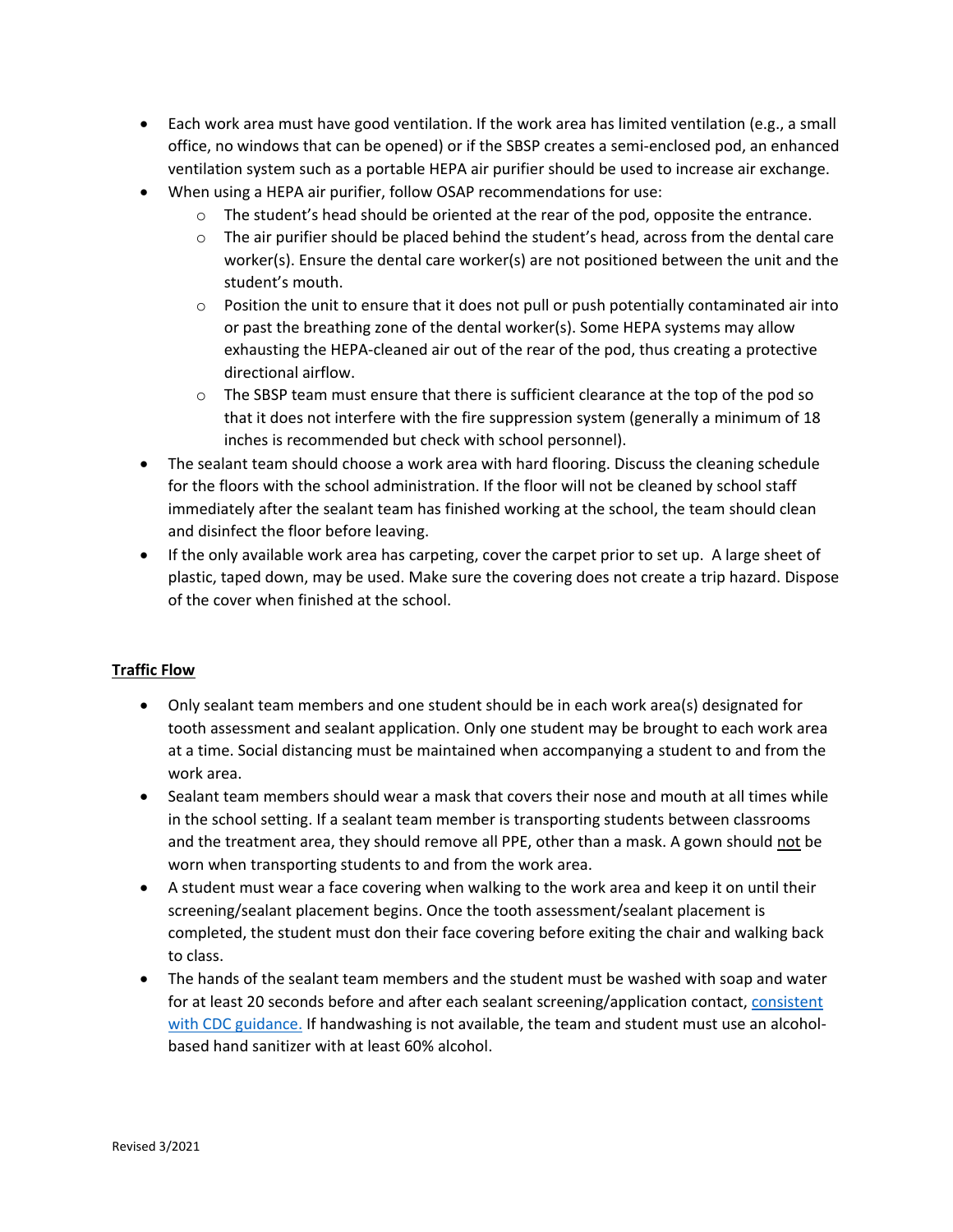# **During Sealant Placement**

#### Personal Protective Equipment (PPE)

The sealant team must wear appropriate PPE while conducting tooth assessment and sealant placement. These items include:

- Level 1, 2 or 3 surgical mask or N95 mask\*.
- eye protection (goggles, or a face shield that covers the front and sides of the face; note that safety glasses are not an acceptable form of eye protection as they may have a gap between the eyewear and the face).
- disposable touch protective isolation gown that is knee-length, ties in the back, and has elastic at the wrist; and,
- disposable, non-sterile, latex-free gloves.

\* Please note that because GIC will be placed without the use of the air/water syringe, aerosols will not be generated and an N95 mask is not required nor recommended. Be aware that if a SBSP team member wishes to use an N95 mask, it can only be used in the context of a comprehensive respiratory control program, which includes fit testing. Consult [OSHA guidelines](file:///C:/Users/10058748/Downloads/OSHA’s%20guidelines) for details.

The CDC does not specify in its guidance which level of surgical mask to use. The decision on which level mask to use is based on the amount of anticipated spatter. Because splashing or spattering of blood or other body fluids is not anticipated during tooth assessment or placing sealants, a Level 1, 2 or 3 surgical masks can be used. More information about the choice of surgical mask can be found in a webinar [offered by the American Dental Association](https://www.youtube.com/watch?v=nCXa3t9dtBU&feature=youtu.be) and OSAP.

SBSPs must be able to purchase all PPE and ensure that it is available to SBSP staff. SBSPs without adequate PPE must suspend work in the schools until PPE is available. [Access the Ohio PPE Buyer's](https://repurposingproject.sharetribe.com/?q=buyers+Guide)  [Guide for information on purchasing PPE.](https://repurposingproject.sharetribe.com/?q=buyers+Guide)

## Changing PPE

- The face mask does not need to be changed between students but must be changed when it becomes visibly soiled or damp, or when the face shield is removed (e.g., when taking an extended break or for lunch).
- The goggles or face shield must be changed or disinfected when it becomes visibly soiled or wet.
- The disposable touch protective isolation gown must be changed when it becomes visibly soiled or wet, when taking an extended break, or for lunch. It should be discarded in the trash.
- Gloves must be changed between students.
- Before seeing a child with special health care needs (e.g., a child with cystic fibrosis, pediatric cancer, or an autoimmune disorder), don new PPE (mask, gown, and gloves) and disinfect the goggles or face shield.
- Please see the [CDC guidance on the correct procedures for donning and doffing PPE.](https://www.cdc.gov/coronavirus/2019-ncov/hcp/using-ppe.html) While these guidelines were written for use in a healthcare facility (e.g., a hospital), much of the guidance is relevant for SBSP team members.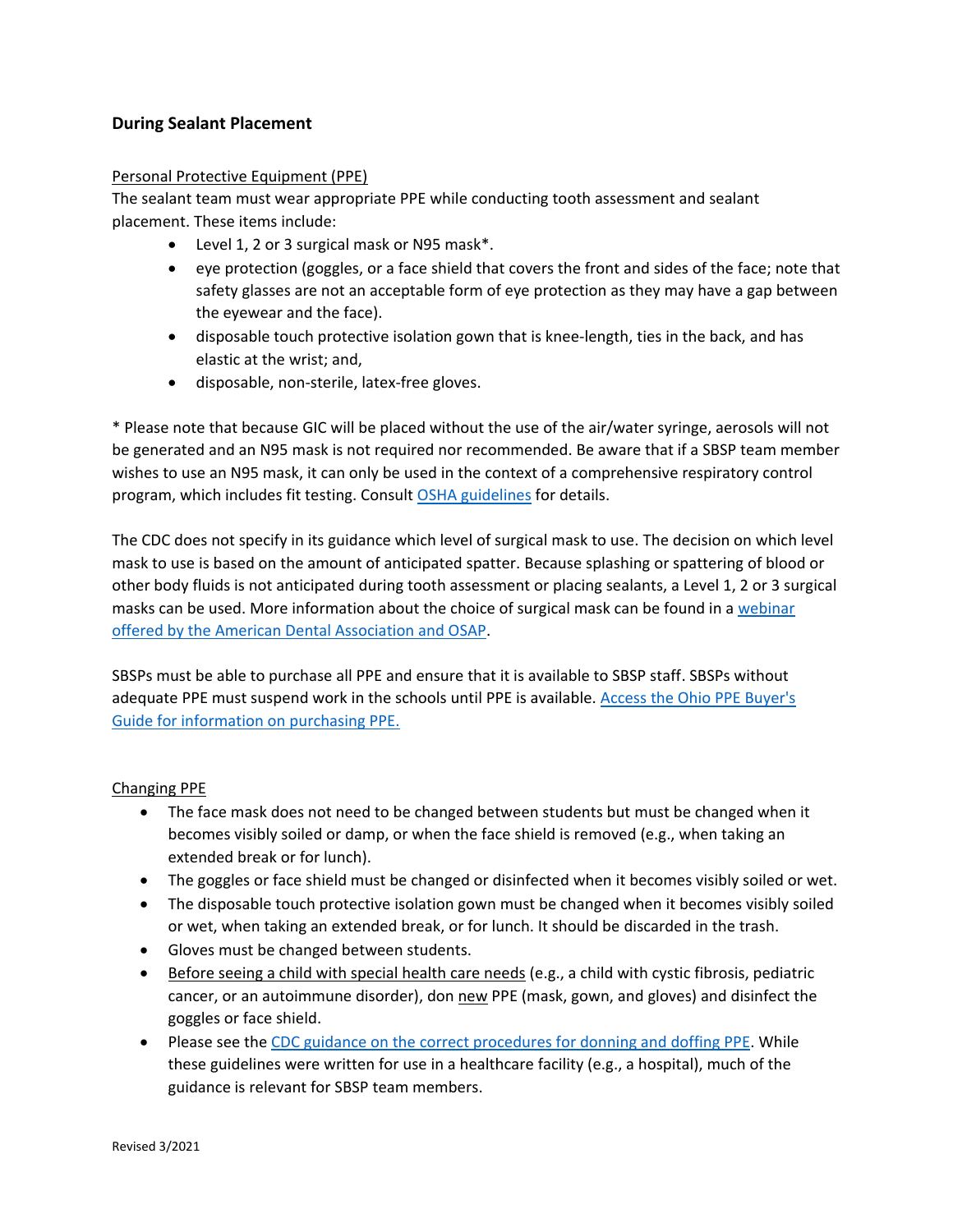• All used PPE must be disposed of when leaving the school for the day. Check with the school administrator to find out if the trash can be left on site or whether the SBSP team must take it with them.

## Required Paperwork

- SBSP teams may choose to keep all paperwork outside of the workspace (i.e., not at chairside) to reduce the potential for contamination.
- Another option is to use a laminated dental chart at chairside and transfer information to the student's chart when the student is dismissed. The laminated chart must be wiped down before the next use.

## Modified Application Technique for Glass Ionomer Cement Placement

Both the CDC and the OSAP recommend that aerosol-generating dental procedures, including the use of an air/water syringe, be avoided. According to the [CDC Guidance for Dental Settings,](https://www.cdc.gov/coronavirus/2019-ncov/hcp/dental-settings.html) dental health care workers should "avoid aerosol generating procedures whenever possible, including the use of high-speed dental handpieces, air/water syringe, and ultrasonic scalers." [OSAP recommendations](https://www.osap.org/page/ipc-guide-for-ssp-during-covid-19?utm_source=Master+List+-+Members+and+Non-Members&utm_campaign=6d047d79d6-EMAIL_CAMPAIGN_2020_10_27_02_36_COPY_01&utm_medium=email&utm_term=0_65e2169692-6d047d79d6-94923617) echoes that of CDC; aerosol-generating procedures are (to be) "avoided whenever possible." OSAP goes on to say that dental health care workers should "avoid/minimize the use of handpieces, lasers, air/water syringes at the same time, air polishing and ultrasonic scalers unless medically necessary." Switching to GIC will allow SBSP teams to assure parents, school administrators, teachers, and students that sealants will be provided in the safest manner possible.

ODH-funded SBSPs will use a flowable GIC to seal molars following the modified application technique (without mechanically applied air/water and HVE). SBSPs can choose the brand of flowable GIC they wish to use and are advised to follow the manufacturer's instructions for use. The steps listed below are intended to be a general outline of the procedure.

- 1. Use a dampened cotton roll, swab, gauze square, dry toothbrush, or the explorer to gently remove any debris from the grooves of the teeth that need to be sealed. Please note that teams should plan to bring dixie cups and bottles of water for their water source if they will not have access to a nearby sink. When setting up for each student, water should be poured into a fresh dixie cup; this will be the water supply to be used during sealant placement.
- 2. Position the child's head to avoid salivary pooling on the working side. Place cotton rolls, with or without cotton roll holders. Cotton rolls can be supplemented with a Dri-Aid shield over the parotid duct openings opposite the upper first permanent molars. Some programs also place these shields between the tongue and the lingual cotton roll.
- 3. Apply the tooth conditioner onto the tooth according to the manufacturer's instructions. Wipe the teeth clean with a dampened cotton swab or roll.
- 4. Using the applicator gun, activate the GIC capsule by pushing in the button. Then, immediately place the capsule in the titrator for a mix.
- 5. Remove the mixed GIC capsule and place it back into the applicator gun. Set the timer according to the manufacturer's instructions. That is the working time before the GIC sets.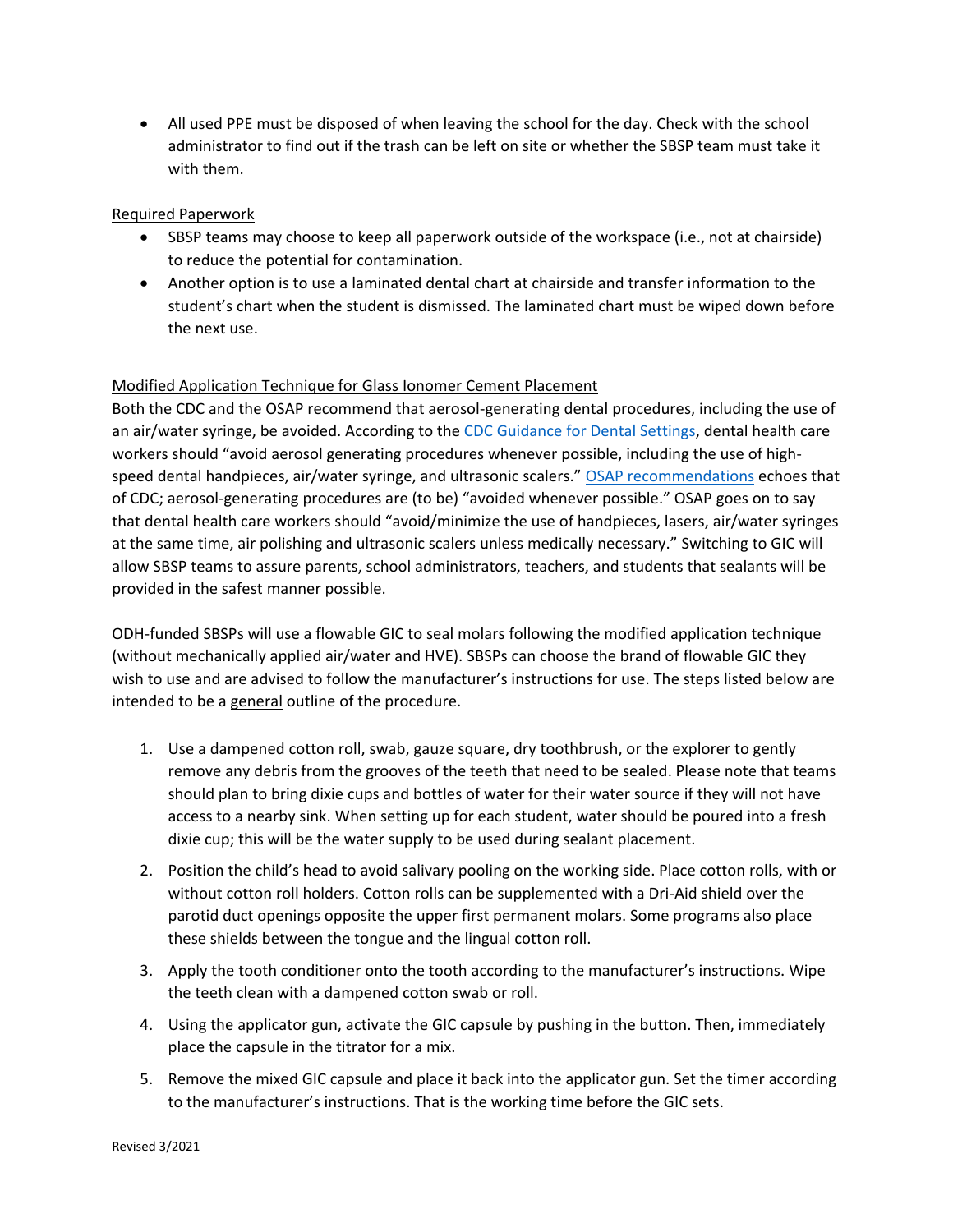- 6. Apply the GIC to the prepped tooth surface(s) using the applicator gun or a wet, gloved finger.
- 7. Immediately take a dampened cotton swab to spread the GIC into the grooves and smooth it out. The GIC is set after the timer beeps.
- 8. Some manufacturers recommend Vaseline or a product-specific coating for moisture control until the GIC completely sets. Follow the manufacturer's instructions for the last step.

If the SBSP has trouble doing dental sealant application according to this current guidance or difficulty obtaining adequate PPE, the SBSP must notify the ODH Oral Health Program by contacting Shannon Cole at [Shannon.Cole@odh.ohio.gov.](mailto:Shannon.Cole@odh.ohio.gov)

# **Following Sealant Placement**

- The sealant team must clean/disinfect as they would following a typical sealant assessment/application session for each student. Refer to the Infection Control section starting on page 8 of the [School-Based Dental Sealant Program Manual](https://odh.ohio.gov/wps/wcm/connect/gov/aeda4a89-69bc-4629-82e7-bb67b41aa348/School-based+Dental+Sealant+Program+Manual.pdf?MOD=AJPERES&CONVERT_TO=url&CACHEID=ROOTWORKSPACE.Z18_M1HGGIK0N0JO00QO9DDDDM3000-aeda4a89-69bc-4629-82e7-bb67b41aa348-mzsIBZt) for procedures to follow.
- The hands of both the sealant team members and the student must be washed with soap and water for at least 20 seconds after sealant assessment/application contact, consistent with CDC guidance. If handwashing is not available, the team and student may use an alcohol-based hand sanitizer with at least 60% alcohol.

# **Additional Resources**

National

- [Ventilation in Schools and Child Care Programs](file:///C:/Users/10058748/Downloads/•%09Ventilation%20in%20Schools%20and%20Child%20Care%20Programs)
- CDC's Public Health Guidance for Community[-Related Exposure \(for individuals exposed to](https://www.cdc.gov/coronavirus/2019-ncov/php/public-health-recommendations.html)  [others with known or suspected/ possible COVID-19\)](https://www.cdc.gov/coronavirus/2019-ncov/php/public-health-recommendations.html)
- [Operating Schools During COVID-](https://www.cdc.gov/coronavirus/2019-ncov/community/schools-childcare/index.html)19: CDC's Considerations

## Ohio

- [Ohio Public Health Advisory System](https://coronavirus.ohio.gov/wps/portal/gov/covid-19/public-health-advisory-system/)
- [Ohio Department of Education "Reset/Restart Education" webpage](http://education.ohio.gov/Topics/Reset-and-Restart)
- [Ohio Department of Education Planning Guide for Ohio Schools and Districts](http://education.ohio.gov/getattachment/Topics/Reset-and-Restart/Reset-Restart-Guide.pdf.aspx?lang=en-US)
- [Ohio Department of Health: COVID-19 Health and Prevention Guidance for Ohio K-12 Schools](https://coronavirus.ohio.gov/static/responsible/schools/K-12-Schools-Guidance.pdf)